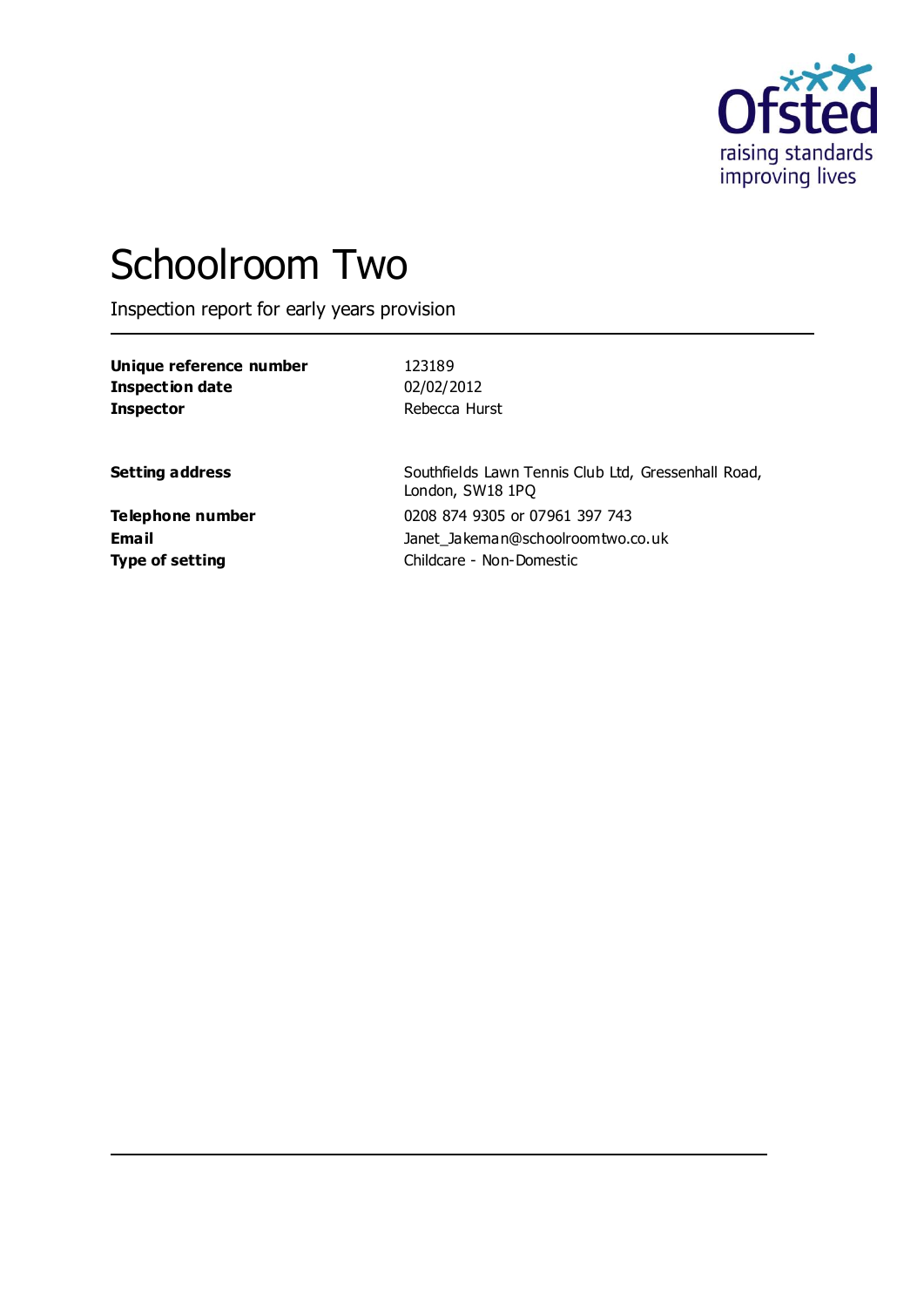The Office for Standards in Education, Children's Services and Skills (Ofsted) regulates and inspects to achieve excellence in the care of children and young people, and in education and skills for learners of all ages. It regulates and inspects childcare and children's social care, and inspects the Children and Family Court Advisory Support Service (Cafcass), schools, colleges, initial teacher training, work-based learning and skills training, adult and community learning, and education and training in prisons and other secure establishments. It assesses council children's services, and inspects services for looked after children, safeguarding and child protection.

If you would like a copy of this document in a different format, such as large print or Braille, please telephone 0300 123 1231, or email enquiries@ofsted.gov.uk.

You may copy all or parts of this document for non-commercial educational purposes, as long as you give details of the source and date of publication and do not alter the information in any way.

T: 0300 123 1231 Textphone: 0161 618 8524 E: enquiries@ofsted.gov.uk W: [www.ofsted.gov.uk](http://www.ofsted.gov.uk/)

© Crown copyright 2012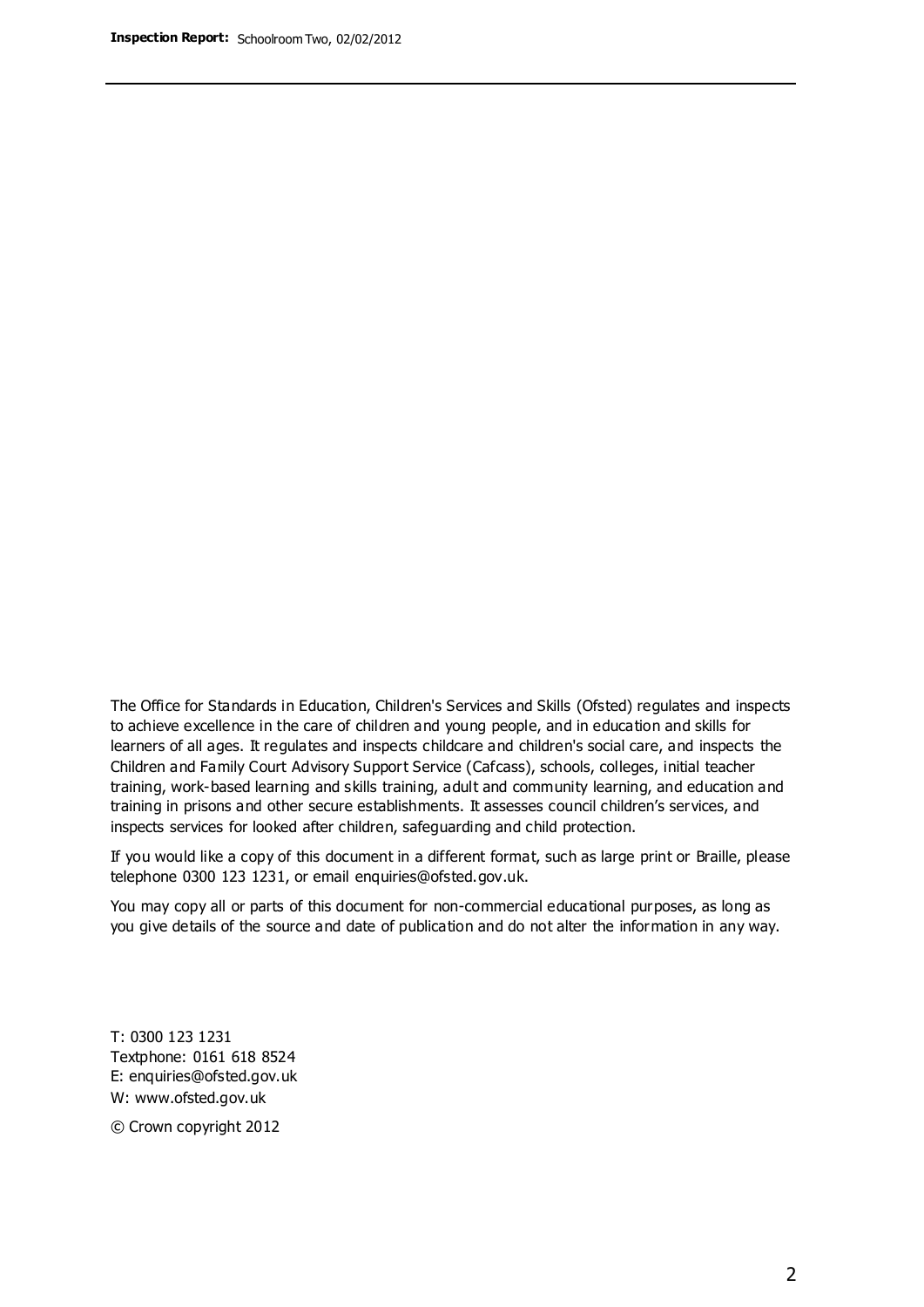### **Introduction**

This inspection was carried out by Ofsted under Sections 49 and 50 of the Childcare Act 2006 on the quality and standards of the registered early years provision. 'Early years provision' refers to provision regulated by Ofsted for children from birth to 31 August following their fifth birthday (the early years age group). The registered person must ensure that this provision complies with the statutory framework for children's learning, development and welfare, known as the *Early* Years Foundation Stage.

The provider must provide a copy of this report to all parents with children at the setting where reasonably practicable. The provider must provide a copy of the report to any other person who asks for one, but may charge a fee for this service (The Childcare (Inspection) Regulations 2008 regulations 9 and 10).

The setting also makes provision for children older than the early years age group which is registered on the voluntary and/or compulsory part(s) of the Childcare Register. This report does not include an evaluation of that provision, but a comment about compliance with the requirements of the Childcare Register is included in Annex B.

Please see our website for more information about each childcare provider. We publish inspection reports, conditions of registration and details of complaints we receive where we or the provider take action to meet the requirements of registration.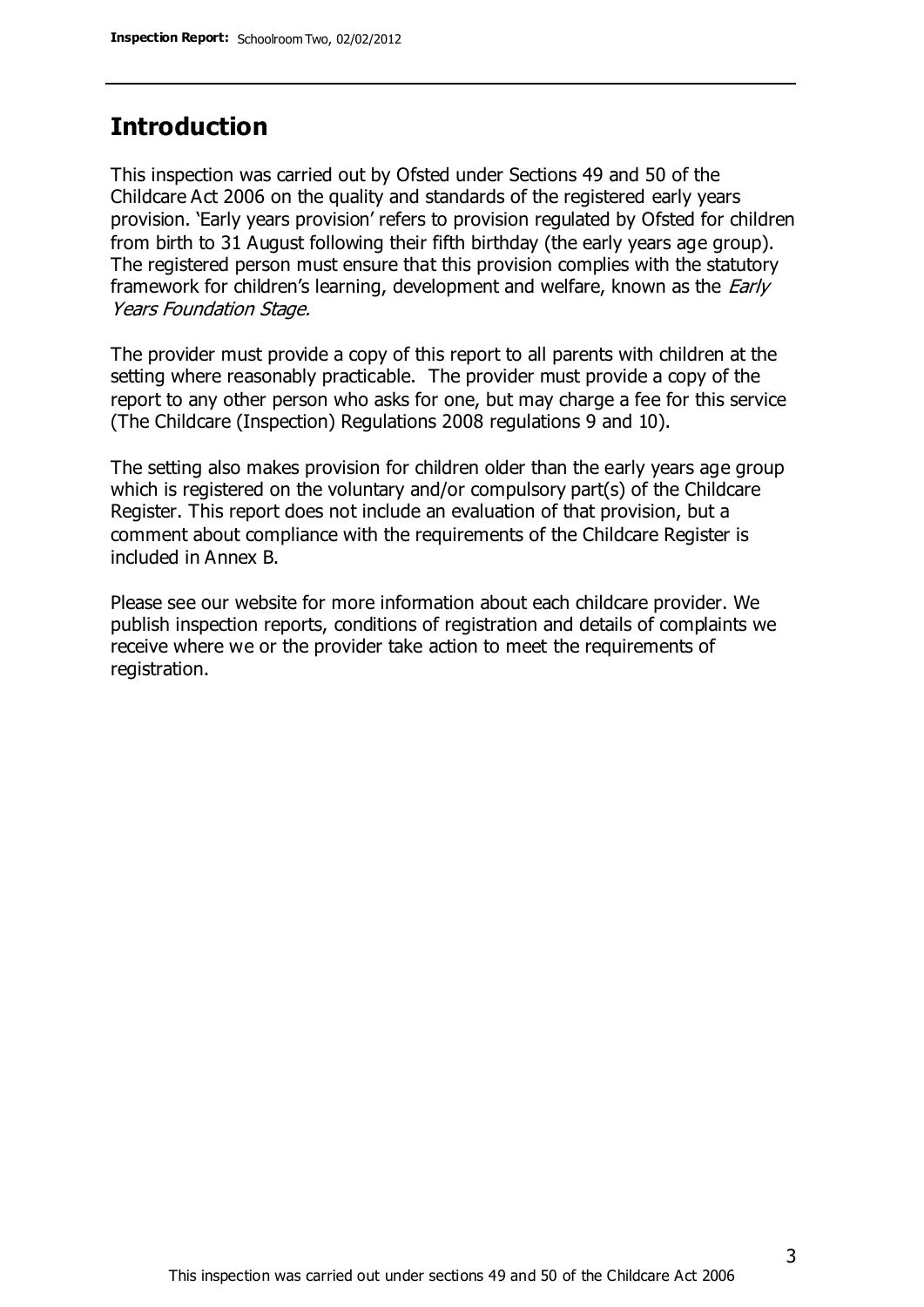### **Description of the setting**

School Room Two Montessori Nursery has been registered since 1994. The nursery operates from a tennis club in Southfields, south west London. Children have access to an enclosed outdoor play area. The area is well served by public transport and the majority of children come from the local vicinity. The nursery operates each weekday from 9.05am to 12.15pm, for 33 weeks of the year; on Tuesdays, Wednesdays and Thursdays it operates until 3.15pm.

The nursery is registered on the Early Years Register and compulsory and voluntary parts of the Childcare Register. A maximum of 24 children under eight years may attend at any one time, of these all may be in the early years age group. There are currently 51 children aged from two to five years on roll. Children receive funding for nursery education. The nursery supports children with special educational needs and/or disabilities and who speak English as an additional language.

The nursery employs four members of staff to work with the children, including the provider/manager. All hold appropriate early years qualifications. In addition, five teachers provide extra curriculum activities including, music, tennis, French, drama and yoga.

The nursery receives support from the Early Years Development and Childcare Partnership.

### **The overall effectiveness of the early years provision**

Overall the quality of the provision is good.

Children benefit from a safe and secure environment where they learn and develop at a good pace. The knowledge and skills of the staff helps provide a good range of activities, which encourage children to become clear and critical thinkers and extend their learning. Equality and diversity is generally celebrated and the majority of activities meet children's needs. Partnerships with parents and others is a key strength. The provider understands the importance of self-evaluation to improve their service to children and parents.

### **What steps need to be taken to improve provision further?**

To further improve the early years provision the registered person should:

- adapt the learning environment to promote and celebrate the different home languages spoken by the children
- reduce the time spent during large group activities to provide a more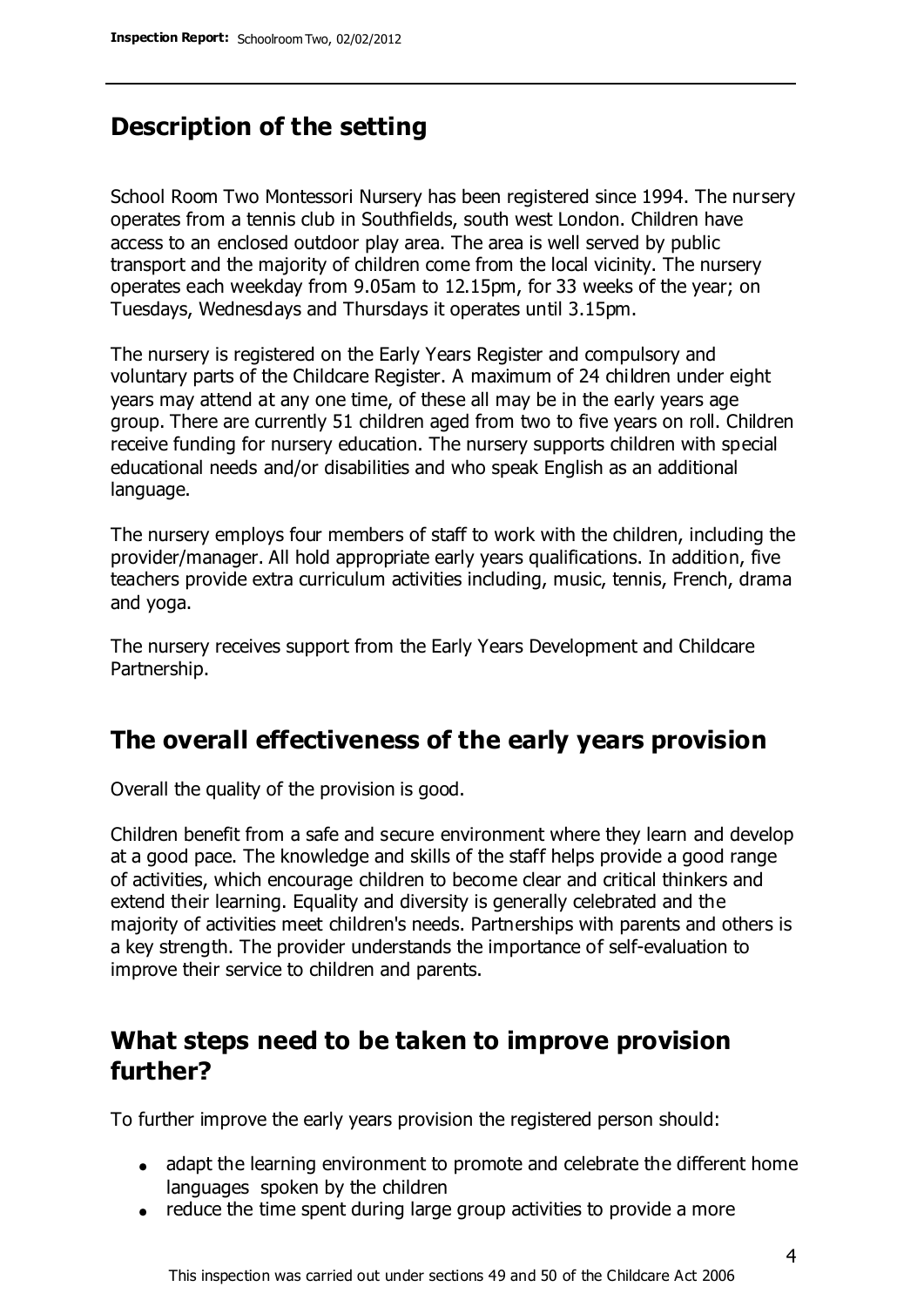enjoyable learning experience for all children

### **The effectiveness of leadership and management of the early years provision**

Staff have a good understanding of child protection and how to safeguard children. Good risk assessments are in place for outings, the premises and activities children participate in. Regular fire drills take place and are fully recorded; this allows all children to be fully aware of what to do in an emergency. Good recruitment procedures are in place to help ensure staff caring for children are suitable. Deployment of staff is a key strength, which enhances the safety and welfare of the children.

Resources are extremely well deployed around the setting. Children are able to self select resources, which greatly aids their independence skills. The good outcomes of the children can be clearly linked to the excellent use of resources. All resources are of a high quality and support children's learning and development well. The children learn about the wider world around them through good use of outings to local Mosques and surrounding areas. The children also learn about different festivals and celebrations at a level they understand. Dual language books are available for the children to read in the book area. However, currently the children's home languages are not fully celebrated within the setting.

Staff attend regular training in conjunction with the local early years team. Some recent training includes story telling and special educational needs. The selfevaluation process is effective. The provider clearly highlights key strengths and areas they wish to improve. As a result, the service is responsive to the needs of its users.

Partnerships with parents and other agencies caring for the children is a key strength. Staff work closely with other agencies, enabling children's needs to be fully met. Regular meetings ensure staff are fully aware of children's medical conditions and how to administer medication. Parents play a key role in the nursery and in the self-evaluation process, through good use of questionnaires. Staff use parents responses to inform changes to their provision. These are fed back to parents via a parent representative, keeping them fully informed on what is happening within the setting. Daily diaries are given to parents and these form the basis of children's learning and development. The parents can see what their children are doing and relay information back to the staff regarding what they are doing at home. This provides excellent continuity of care as staff use this information to plan children's future learning and development.

### **The quality and standards of the early years provision and outcomes for children**

Children are happy and settled. On arrival children find their own names and selfregister, which teaches early word recognition. Staff praise the children well for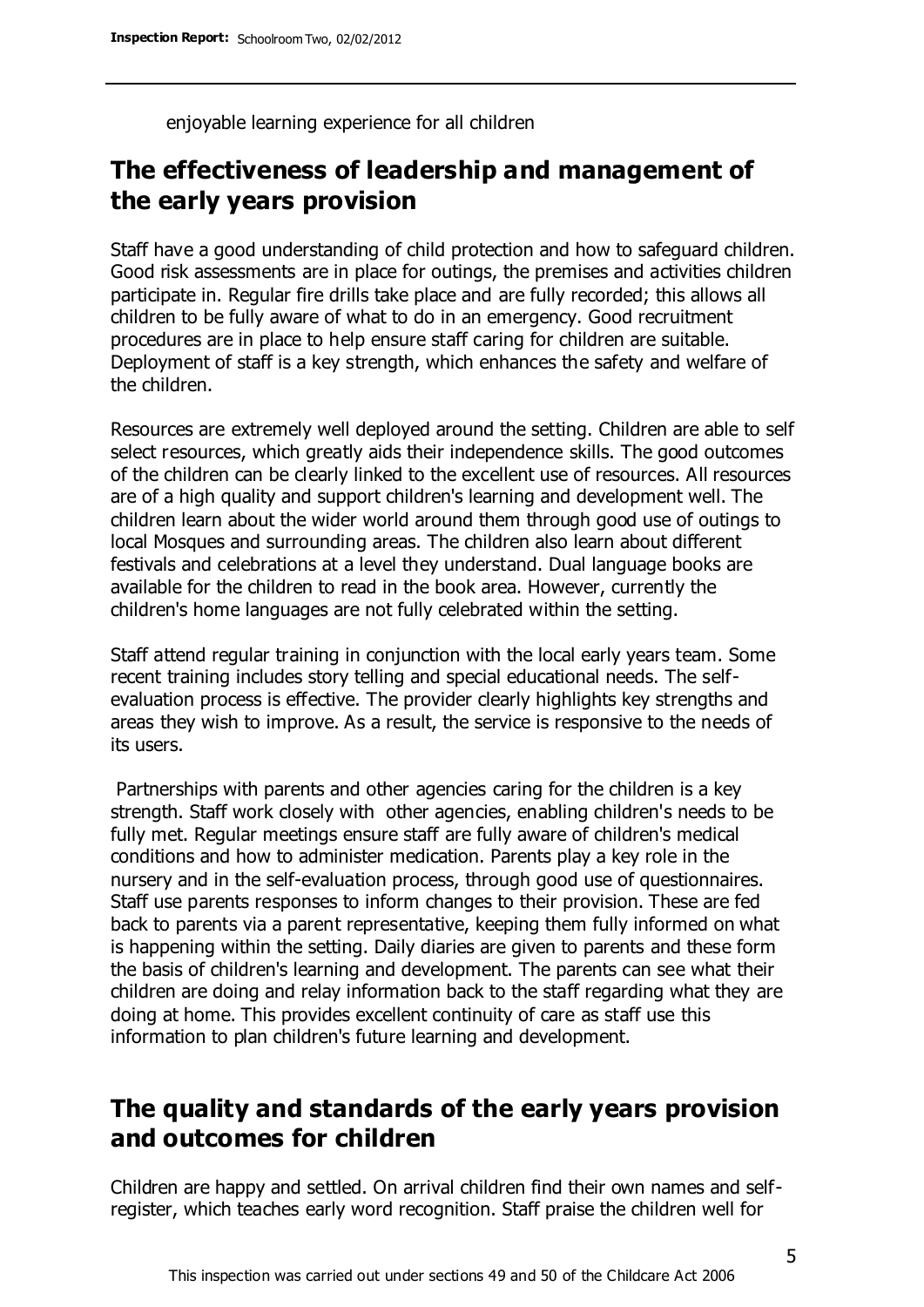their good work, building their self-esteem and confidence. Children confidently practise and acquire new skills. They happily explore and experiment with an excellent range of different materials and resources, within this safe, supportive and caring environment. Staff are skilled at using open ended questions to make children think about what they are doing. Good planning is in place to enable each child to progress well in their learning and development. Well written observations are evaluated to provide the next steps of learning. Staff record children's starting points with parents and use these to show the progress children make.

Steps taken to safeguard children include effective child protection and fire evacuation procedures. Close and supportive supervision enables children to feel safe, for example, while playing in the garden. Children's health and welfare needs are promoted. They play and move around in a hygienically clean, tidy and well organised nursery. Children are fully aware of the need to wash hands before snack and lunch times. Children have daily access to a well stocked garden area to enhance their physical development. Children bring in their own fruit for snack. They pour their own drinks and tidy away their pots of food, which enhances independence skills. All staff are consistent in their approach to behaviour management. Given the children's ages and stages of development they behave well.

Children enjoy extra curricular sessions such as music, tennis, French, drama and Yoga. These enhance children's learning and development. Children enjoy the music session, dancing and moving to different songs. The session linked to the current topic of animals. Children enjoyed looking at and describing different patterns on the animals and then singing songs about them. Children skilfully guess the right pattern, for example, stripes or spots; they show excitement when praised for getting it correct. Some large group activities are carried out for long periods of time. Consequently, some younger children become restless which effects the concentration of the other children. Children enjoy participating in story telling, joining in with words and actions. This enhances children's understanding of books and written words.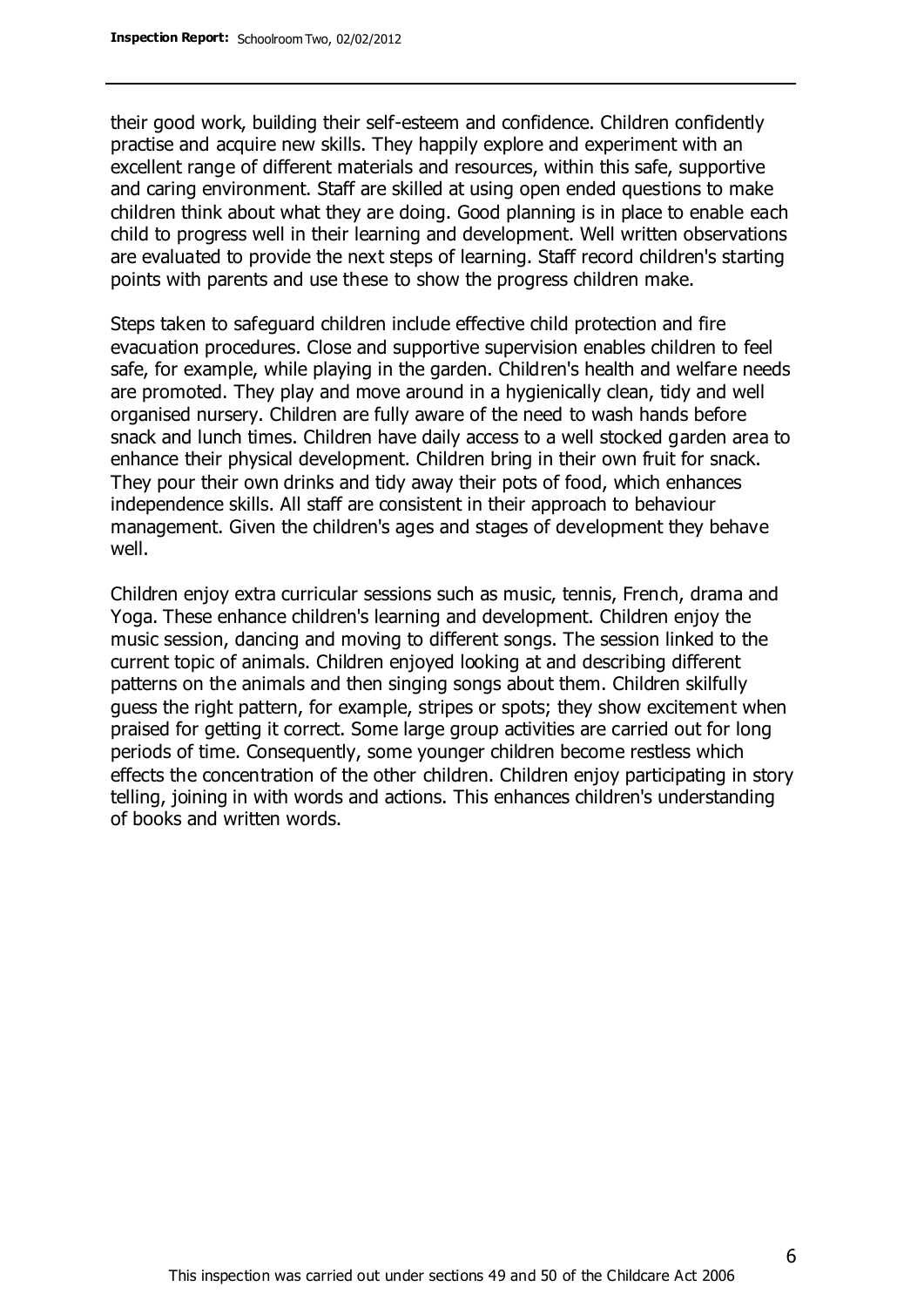### **Annex A: record of inspection judgements**

#### **The key inspection judgements and what they mean**

Grade 1 is Outstanding: this aspect of the provision is of exceptionally high quality Grade 2 is Good: this aspect of the provision is strong Grade 3 is Satisfactory: this aspect of the provision is sound Grade 4 is Inadequate: this aspect of the provision is not good enough

### **The overall effectiveness of the early years provision**

| How well does the setting meet the needs of the      |  |
|------------------------------------------------------|--|
| children in the Early Years Foundation Stage?        |  |
| The capacity of the provision to maintain continuous |  |
| improvement                                          |  |

### **The effectiveness of leadership and management of the early years provision**

| The effectiveness of leadership and management of the             |  |
|-------------------------------------------------------------------|--|
| <b>Early Years Foundation Stage</b>                               |  |
| The effectiveness of leadership and management in embedding       |  |
| ambition and driving improvement                                  |  |
| The effectiveness with which the setting deploys resources        |  |
| The effectiveness with which the setting promotes equality and    |  |
| diversity                                                         |  |
| The effectiveness of safeguarding                                 |  |
| The effectiveness of the setting's self-evaluation, including the |  |
| steps taken to promote improvement                                |  |
| The effectiveness of partnerships                                 |  |
| The effectiveness of the setting's engagement with parents and    |  |
| carers                                                            |  |

### **The quality of the provision in the Early Years Foundation Stage**

The quality of the provision in the Early Years Foundation Stage  $\vert$  2

### **Outcomes for children in the Early Years Foundation Stage**

| <b>Outcomes for children in the Early Years Foundation</b>    |  |
|---------------------------------------------------------------|--|
| <b>Stage</b>                                                  |  |
| The extent to which children achieve and enjoy their learning |  |
| The extent to which children feel safe                        |  |
| The extent to which children adopt healthy lifestyles         |  |
| The extent to which children make a positive contribution     |  |
| The extent to which children develop skills for the future    |  |

Any complaints about the inspection or report should be made following the procedures set out in the guidance available from Ofsted's website: www.ofsted.gov.uk